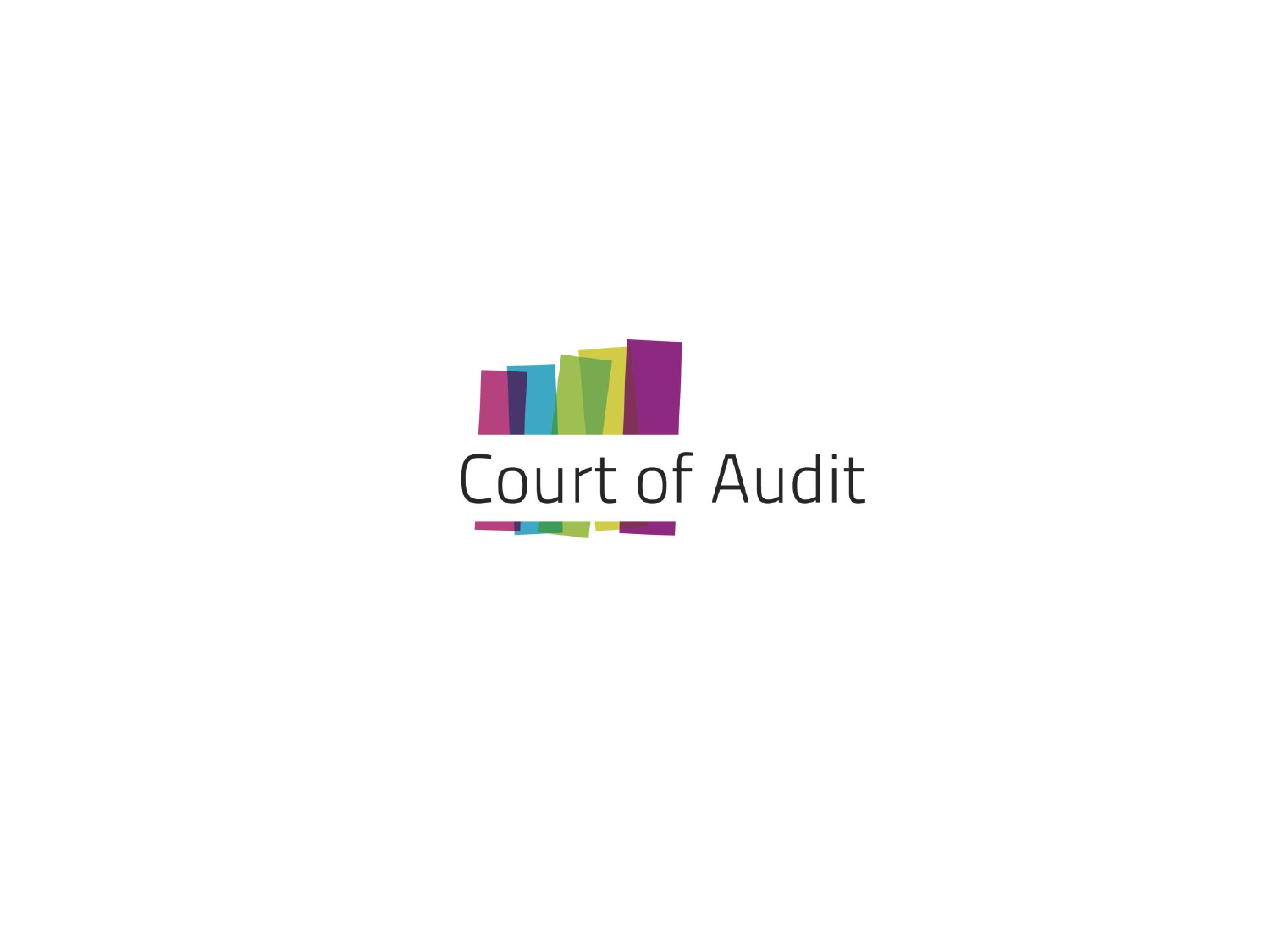### Auditing EU Recovery and **Resilience Facility and national** plans - informal information network of EU SAIs

**SAI BELGIUM Wim François** Senior Auditor-Supervisor **May 2022**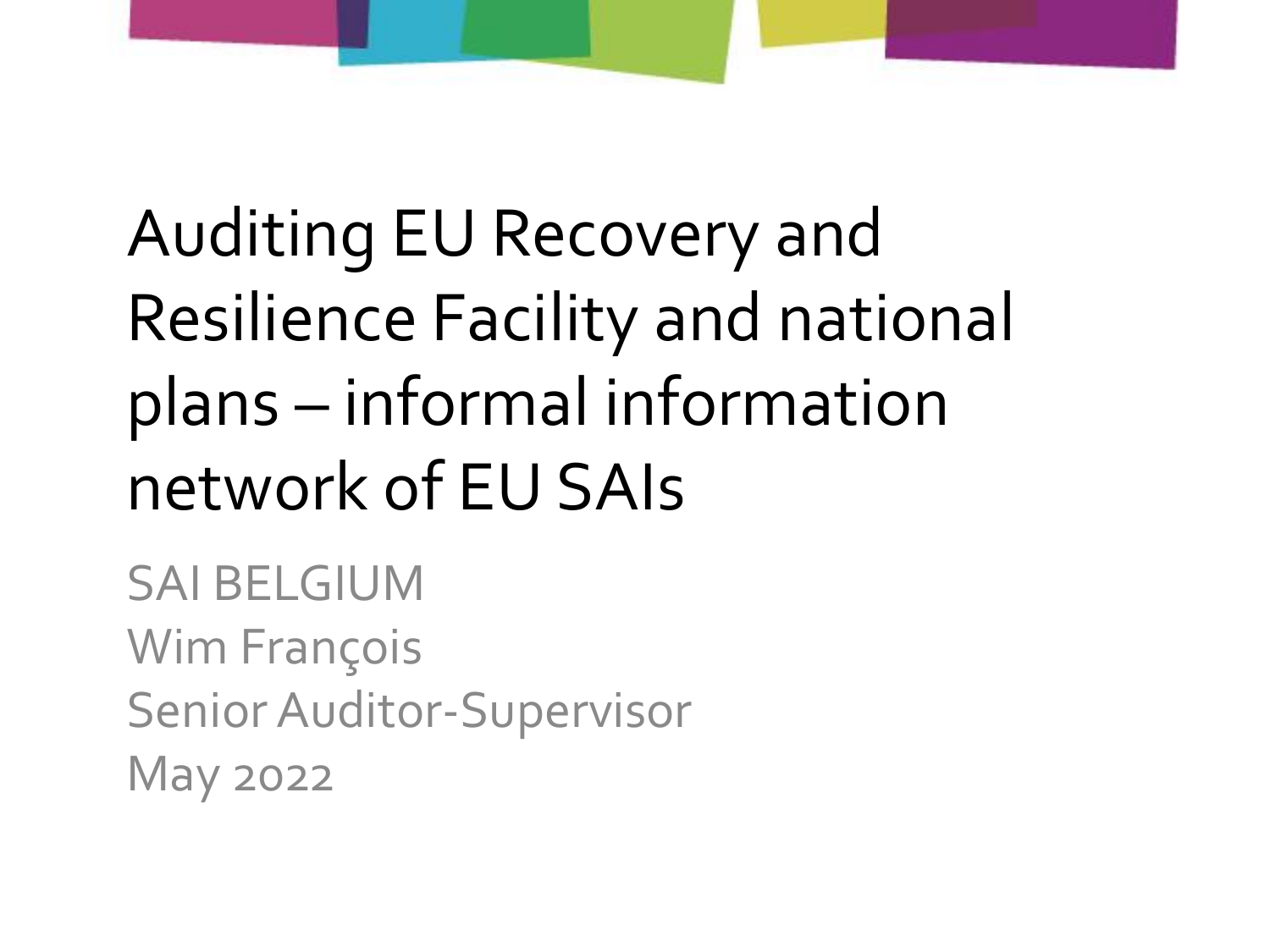# EU RRF and national plans

- The Recovery and Resilience Facility is the key instrument at the heart of NextGenerationEU to help the EU emerge stronger and more resilient from the current crisis.
- The Facility is a temporary recovery instrument. It allows the EU Commission to raise funds to help Member States implement reforms and investments. It makes available €724 billion in loans and grants for that purpose.
- To benefit from support of the Facility, Member States submit their recovery and resilience plans to the EU Commission. Each plan sets out reforms and investments to be implemented by end-2026.
- The Recovery and Resilience Facility is performance based. Fulfilment of agreed milestones and targets towards achieving the reforms and investments in the plans will unlock regular payment.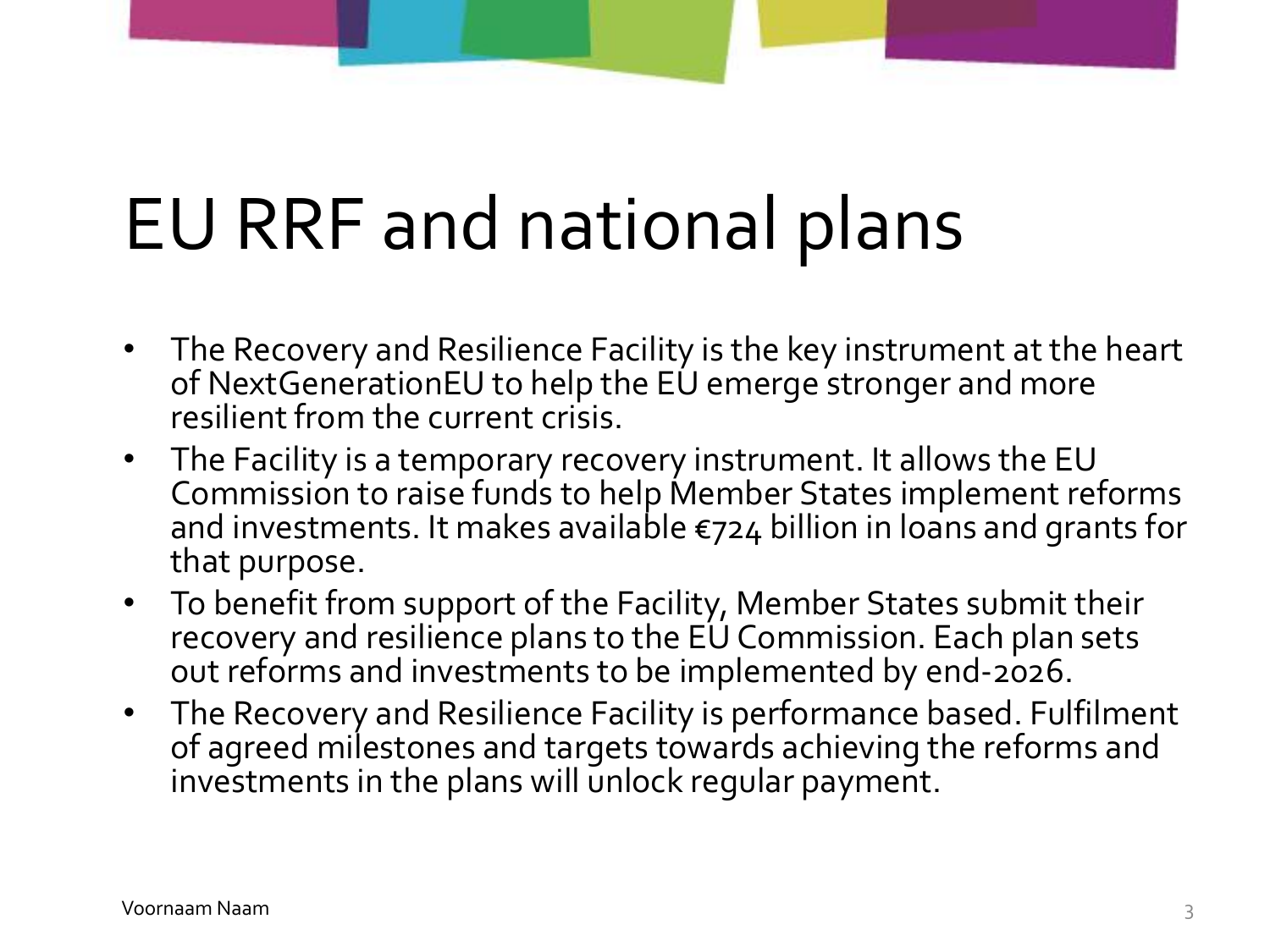# Audit cooperation among EU SAIs

- SAI Belgium, together with SAI Germany and the ECA, took the initiative to create under the EU Contact Committee an informal network in order to exchange among interested SAI's RRF audit related information.
- Participation: auditors, experts and audit managers directly involved in preparing or carrying out relevant assessments, analyses or audit activities.
- Meetings with presentation and discussion +/- every 2 months.
- RRF, audit methodology (real time audit, sampling,…), staff, audit conclusions, etc.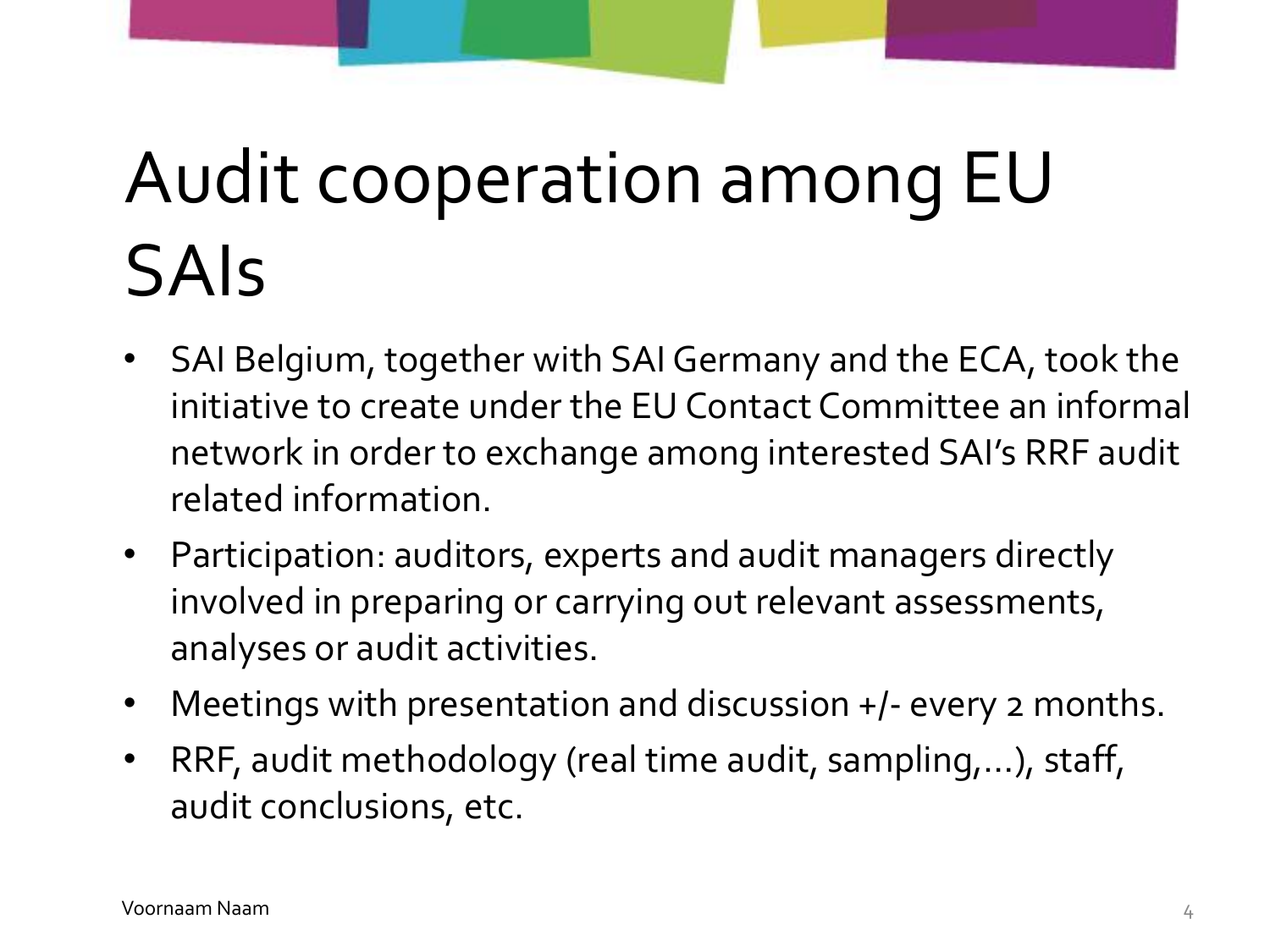# Audits by SAI Belgium

- Audit of the Flemish Resilience Plan:
	- quality of the plan;
	- monitoring system;
	- **P** project management.

[https://www.courtofaudit.be/EN/Publications/Fiche.html?](https://www.courtofaudit.be/EN/Publications/Fiche.html?id=749e2947-1c95-4f36-b0f8-5785b174e0c3) id=749e2947-1c95-4f36-b0f8-5785b174e0c3

• Recurrent audit: evaluation of the quality of reporting (requested by the Flemish Parliament)

[https://www.courtofaudit.be/EN/Publications/Fiche.html?id=](https://www.courtofaudit.be/EN/Publications/Fiche.html?id=620f60ea-ef36-4bd5-8446-97360cc6c58b) 620f60ea-ef36-4bd5-8446-97360cc6c58b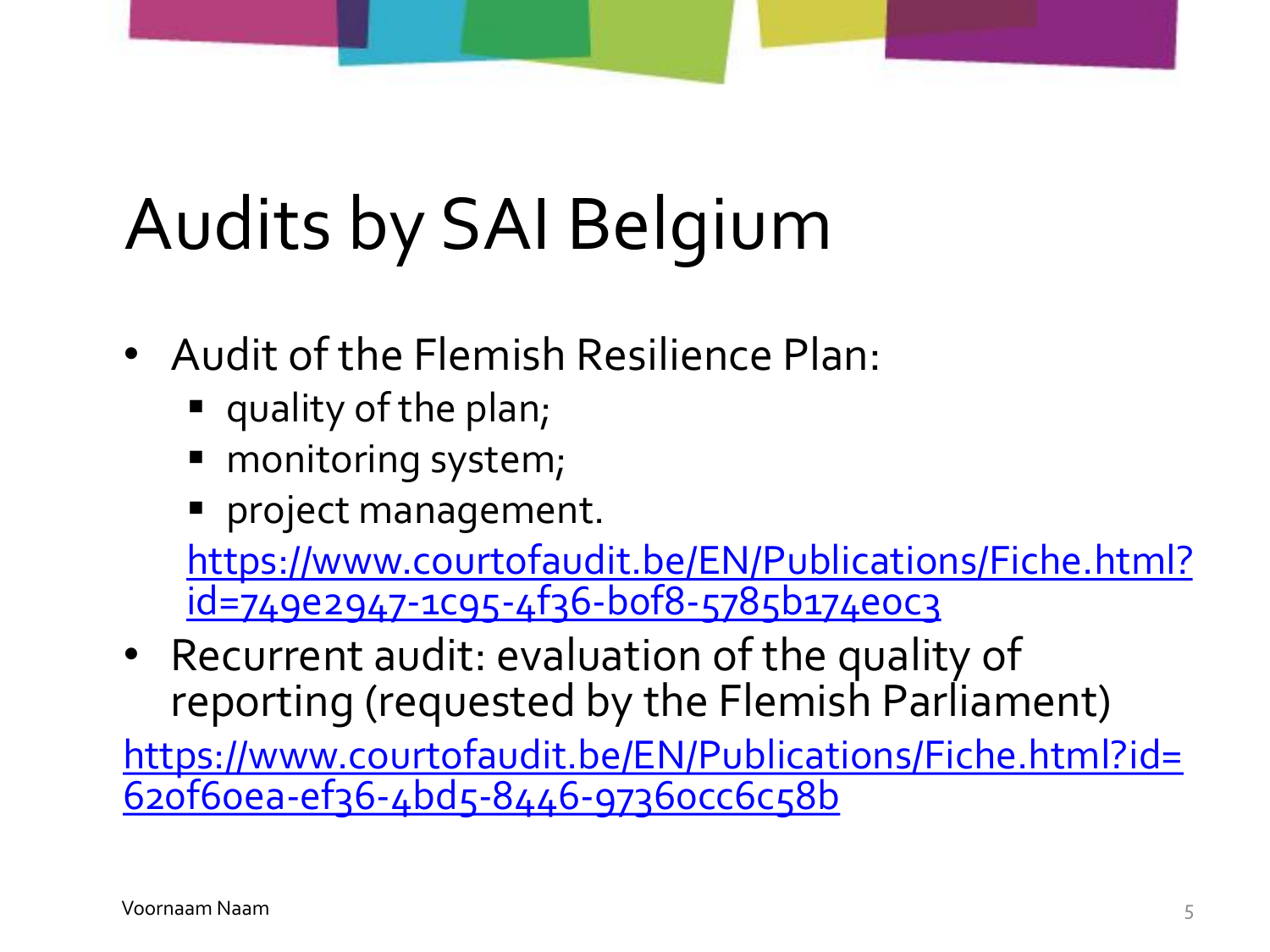### Conclusions

- **Plan**
	- No clear vision and goals, no global governance => effectiveness of plan?
- **Projectmanagement**
	- For many projects: no clear milestones or reaching milestone doesn't mean realisation of project (ex. publishing minutes of a meeting).
	- For many projects: no clear target (ex. renovate x houses => question: renovation =20%, 50%, 100% energy reduction?)
	- **PROBLEM**: milestones and targets are only elements for EU to pay grants. No financial control for payment.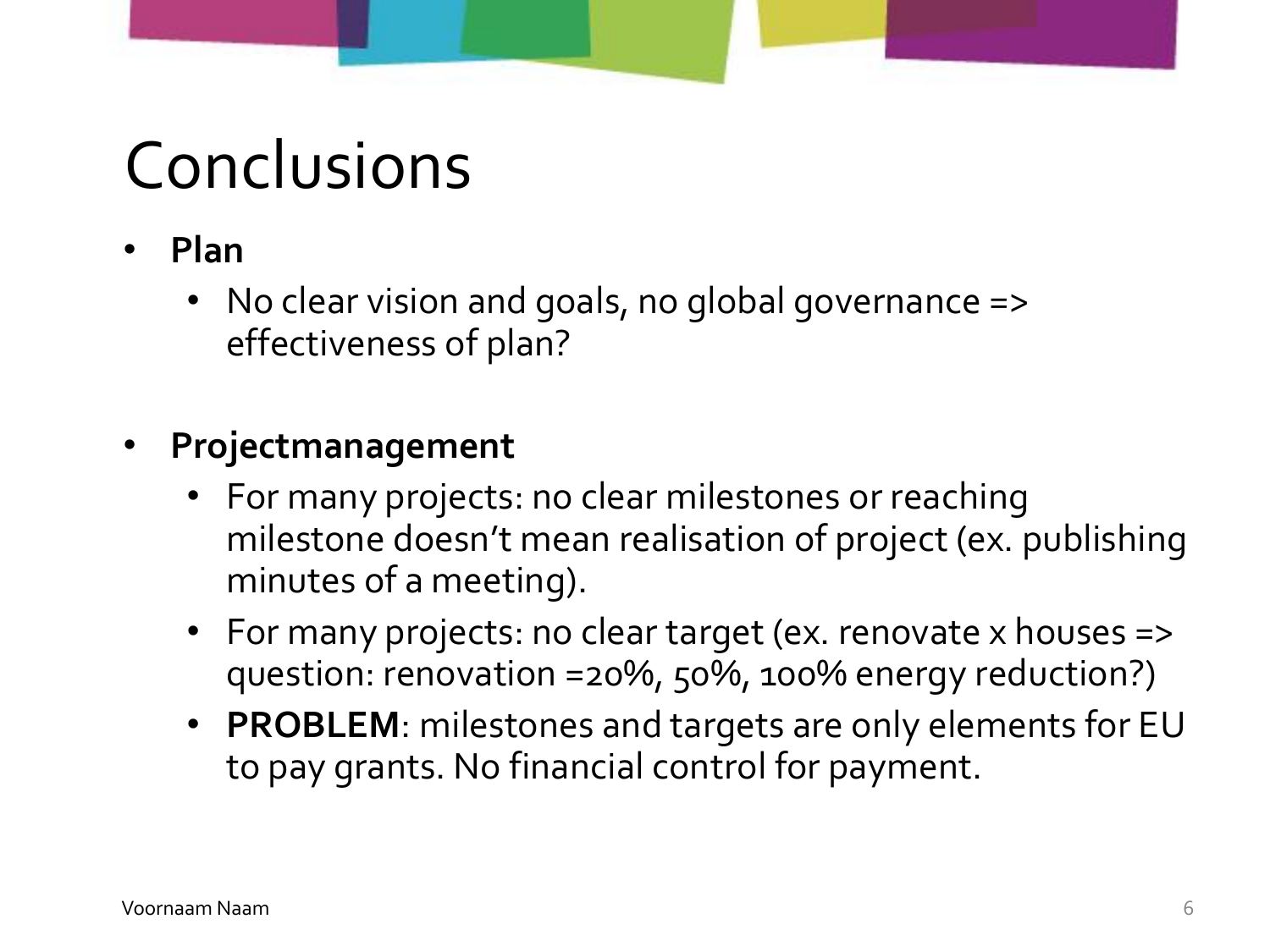# General audit reflections

### **Can a SAI assess the effectiveness of a RRP as a whole?**

- It is feasible to assess the effectiveness of certain projects or clusters of projects.
- Desired global impact on the economy and society: rather to be assessed at macro level by institutions such as central banks, planning offices, statistical institutes etc.
- SAI's comparative advantage in assessing rather at the micro- and meso-levels (organizations, programs, projects, etc.).